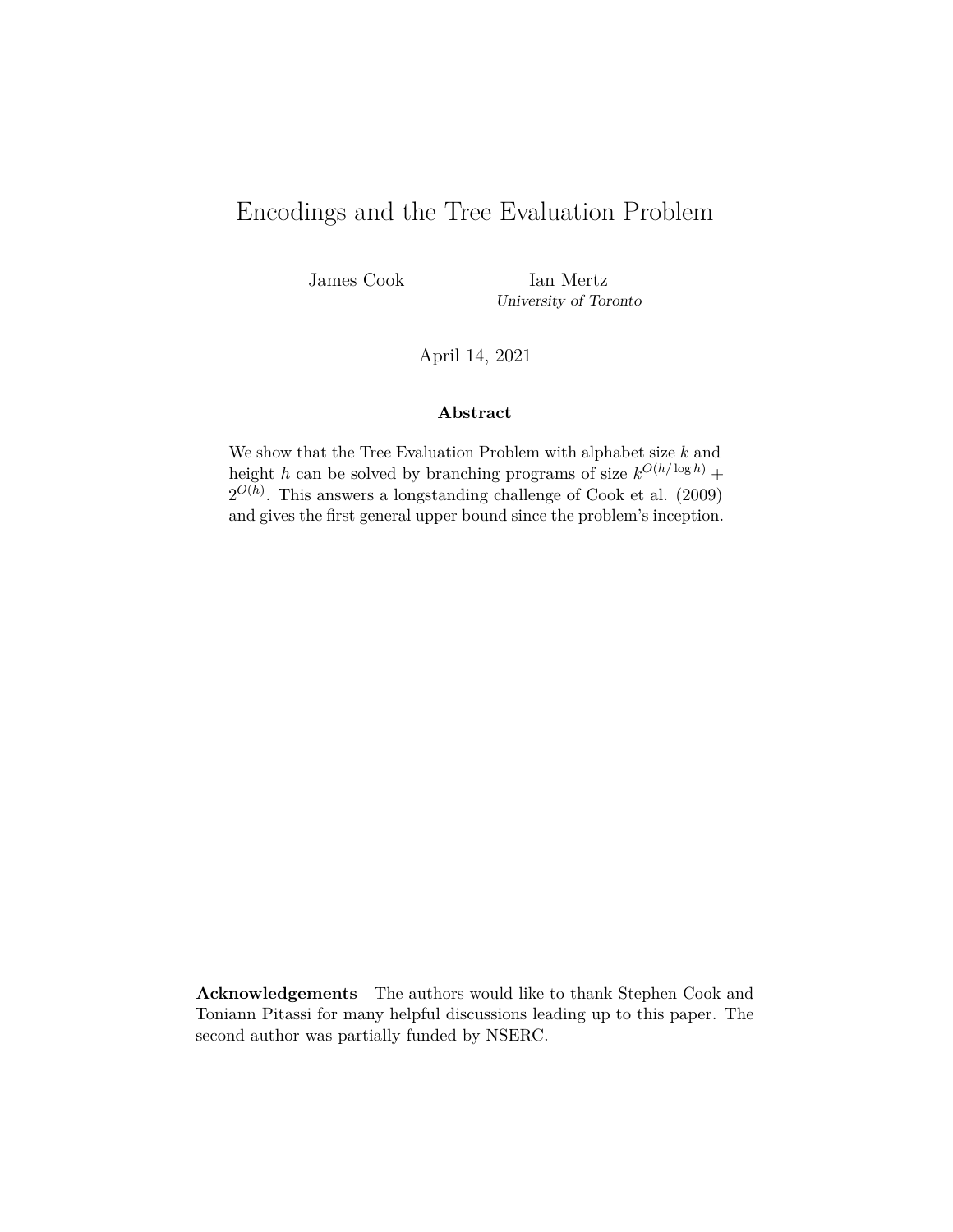## **1 Introduction**

The Tree Evaluation Problem (TreeEval) was introduced as a candidate for a problem that could separate L from  $P$  [\[BCM](#page-12-0)+09a]. For alphabet size parameter *k* and height parameter *h*, the input to  $\mathsf{TreeEval}_{k,h}$  is a full binary tree of height *h* where every leaf is labeled with an element from [*k*] and each internal node is labeled with a function from  $[k] \times [k]$  to  $[k]$ ; the output is defined by evaluating the tree in a bottom-up fashion where each internal node outputs the value of its function with inputs coming from its children.

While this can clearly be done in polynomial time by simply evaluating each node in turn, a pebbling argument shows that this algorithm is required to hold *h* values from [*k*] in memory. To this effect the original authors conjectured that for alphabet size *k* and height *h*, any deterministic branching program solving  $\mathsf{TreeEval}_{k,h}$  requires  $\Omega(k^h)$  states  $[\mathrm{BCM}^+09\mathrm{b}],$  which would translate to a superlogarithmic space lower bound as long as  $k, h = \omega(1)$ .

Since then many such lower bounds have been proven for restricted models of branching programs, including read-once and thrifty. On the upper bounds side, the original authors proposed a challenge: give a deterministic branching program that solves  $\text{TreeEval}_{k,h}$  with  $O(k^{h-\epsilon})$  states for all superconstant values of  $k$  and  $h$  [\[CBM](#page-13-0)<sup>+</sup>09]. This challenge has stood for over a decade.

In a previous paper [\[CM20\]](#page-13-1), we showed the challenge can be met when  $h \geq k^{1/2 + \text{poly}(\epsilon)}$ . In this note we show that a small modification to that algorithm fully answers the challenge and disproves the  $\Omega(k^h)$  conjecture.

<span id="page-1-0"></span>**Theorem 1.** *Let*  $k, h \in \mathbb{N}$ . *Then* **TreeEval**<sub> $k, h$ </sub> *can be solved by a uniform*  $family of deterministic branching programs which have size  $k^{O(h/\log h)}$  if$  $k \geq h$  and  $2^{O(h)}$  if  $k \leq h$ .

### **2 Preliminaries**

**Definition 1.** Let  $k, h \in \mathbb{N}$ . The *tree evaluation problem* of height *h* and alphabet size  $k$ , denoted  $TreeEval_{k,h}$ , is defined as follows. The input is a labeling of the full binary tree of height *h*, where every leaf is labeled with an element in [*k*] and each internal node is labeled with a function in  $[k] \times [k] \rightarrow [k]$ , encoded as an explicit  $k \times k$  table. Based on this input, we derive a value at each node in the tree in a bottom-up fashion: leaves take their values directly from the input, and each internal node's value is its function applied to its children's values. The output to the TreeEval instance is the value at the root.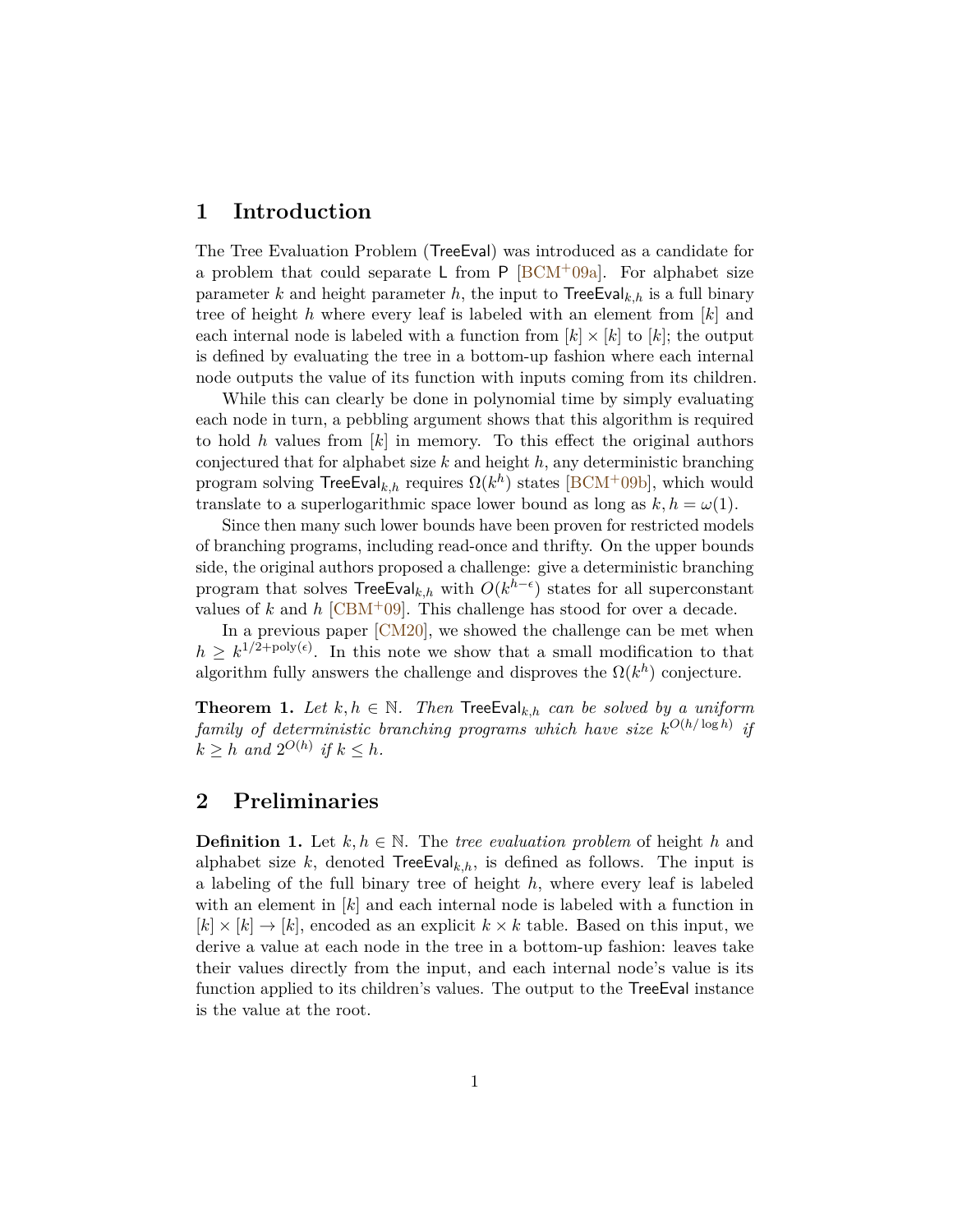By convention, the input to  $TreeEval_{k,h}$  is treated as a sequence of symbols in [*k*]. The input then has length  $(2^{h-1} - 1) \cdot k^2 + 2^{h-1} = 2^h \text{poly}(k)$  $(2^{h-1} - 1) \cdot k^2 + 2^{h-1} = 2^h \text{poly}(k)$  $(2^{h-1} - 1) \cdot k^2 + 2^{h-1} = 2^h \text{poly}(k)$ .<sup>1</sup>

We now introduce the computation models we will be using to compute TreeEval<sub>k,h</sub>. We use *n* to generically refer to the input size of our function *f*, where for  $f =$  TreeEval<sub>k,h</sub> we have  $n = 2<sup>h</sup>$  poly(*k*). Our first model is a standard syntactic notion of space-bounded computation.

**Definition 2** (Branching program [\[CMW](#page-13-2)<sup>+</sup>12]). Let  $f : [k]^n \to [k]$  be a function. A *branching program* is a directed acyclic graph *G* with the following properties:

- There is a single source node *v* and *k* sink nodes.
- Every non-sink node is labeled with an input variable  $x_i$  for  $i \in [n]$ and has *k* outgoing edges, one for each value in [*k*]
- For every  $j \in [k]$  there is one sink node labeled with j.

We say that *G* computes *f* if for every  $x \in [k]^n$ , the path defined by starting at the source and following the edge labeled by the value of the *x<sup>i</sup>* labeling the current node ends at the sink labeled by  $f(x)$ . The *size* of the branching program is the number of nodes in *G*.

Our second model is less standard and comes from a line of work starting with  $[BoC92]$ , more recently fleshed out in  $[BCK^+14]$  $[BCK^+14]$ .

<span id="page-2-1"></span>**Definition 3** (Register program). A *register program* P over a ring  $\mathcal{R}$  is defined by a set of registers  $R_1 \ldots R_s$ , each storing a value in  $\mathcal{R}$ , plus an ordered list of *t* instructions where for every  $j \in [t]$  the *j*th instruction is  $R_{\ell} \leftarrow R_{\ell} + p_j(f_j(x_i), R_1, \ldots, R_{\ell-1}, R_{\ell+1}, \ldots, R_s)$  for some  $i \in [n], \ell \in [s],$ function  $f_j : [k] \to \mathcal{R}$ , and polynomial  $p_j$ . The *size* of P is the number of registers *s* and the *time* of *P* is the number of instructions *t*.

For technical reasons we leave aside the notion of what it means to compute a function  $f : [k]^n \to [k]$  with a register program until Section [3.](#page-3-0) For the rest of this paper, we'll set  $\mathcal{R} = \mathbb{F}_2 = \{0, 1\}$ , and all our constructions will be uniform. Uniformity allows us to make the following connections between register programs, branching programs, and space-bounded Turing machines.

<span id="page-2-0"></span><sup>&</sup>lt;sup>1</sup>Measured in bits, the input length is still  $2^h$  poly $(k)$ .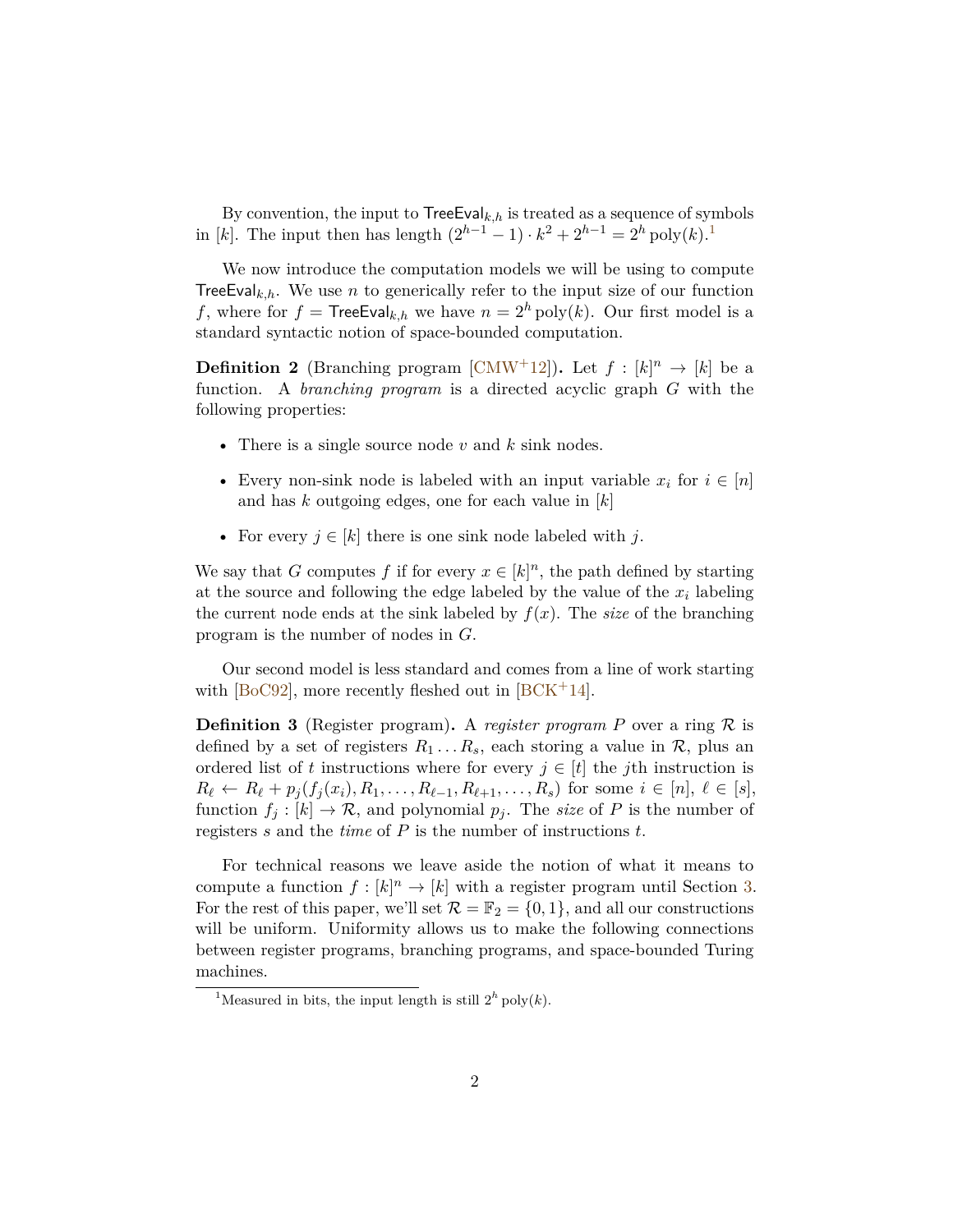**Observation 1.** Let  $f_n : [k]^n \to \{0, 1\}^{m(n)}$  be a family of functions. Then *there exists a uniform family of branching programs of size*  $2^{s(n)}$  *computing f*<sup>*n*</sup> *iff f*<sup>*n*</sup> *can be deterministically computed in space*  $O(s(n))$ *.* 

<span id="page-3-1"></span>**Observation 2.** Let  $f_n : [k]^n \to \mathcal{R}^{m(n)}$  be a family of functions and let  $P_n$ *be a uniform family of register programs with size s*(*n*) *and time t*(*n*) *such that when*  $P_n$  *is run on input*  $x \in [k]^n$  *the final value in the registers is*  $f_n(x)$ *. Then f<sup>n</sup> can be computed by a uniform family of branching programs of size*  $2^{s(n)} \cdot t(n)$ .

There is a converse to [Observation 2](#page-3-1) for well-structured branching programs called *commutative branching programs*, but we will not use this fact.

## <span id="page-3-0"></span>**3 Main results**

In this section, we present a new space-efficient TreeEval algorithm as a simple but effective variation on a recently-discovered "catalytic" approach [\[CM20\]](#page-13-1).

Any algorithm following this approach has two ingredients, described in the following sections.

- Section [3.1](#page-3-2) describes a way to encode each value in the Tree Eval instance as a bit vector, and under that encoding, how to compute each internal node's associated function as a polynomial with carefully-controlled degree.
- In Section [3.2,](#page-5-0) we show how to build an algorithm for Tree Eval based on this encoding. This is a straightforward adaptation of previous work, requiring only minor changes to work with a different encoding [\[CM20\]](#page-13-1). This will finish the proof of [Theorem 1.](#page-1-0)

#### <span id="page-3-2"></span>**3.1 Encodings**

The catalytic TreeEval approach begins with an *encoding*: a choice of vector corresponding to every value in [*k*]. Our algorithm will represent values using this encoding whenever possible.

Three encodings are defined below. We include the first two only for the sake of comparison; in this work, only the *d-hot* encoding is relevant.

<span id="page-3-3"></span>**Definition 4** (Encodings). Let digit( $b, x, i$ ) denote the *i*-th digit of the base *b* representation of *x*. For any  $x \in [k]$ ,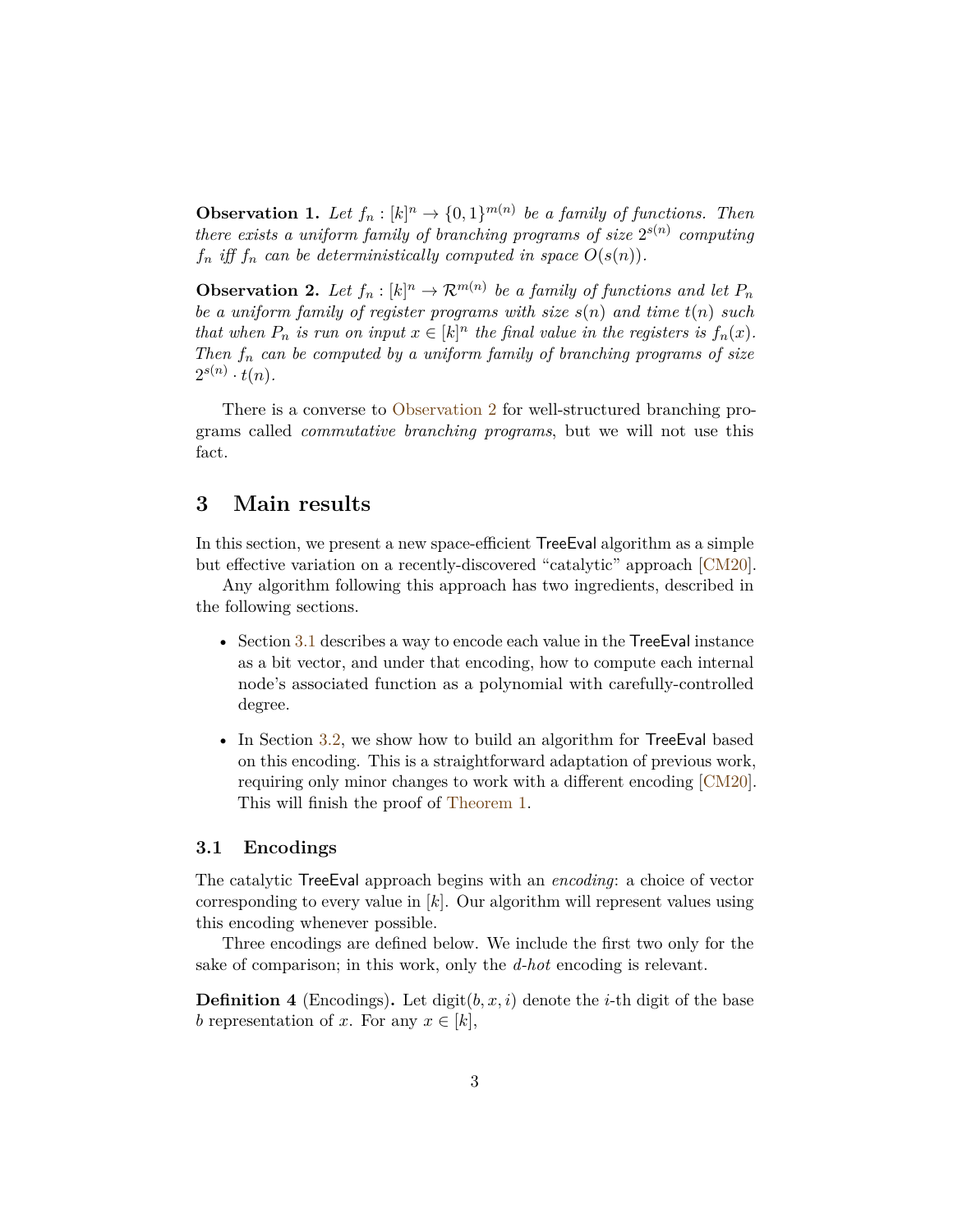|    | one-hot          | binary |            | base 4   d-hot with $d = 2, b = 4$ |
|----|------------------|--------|------------|------------------------------------|
|    | 0000000000000001 | 0000   | 00         | 0001 0001                          |
|    | 0000000000000010 | 0001   | $\Omega$ 1 | 0001 0010                          |
|    | 0000000000100000 | 0101   | 11         | 0010 0010                          |
| 15 | 1000000000000000 | -1111  | 33         | 1000 1000                          |

<span id="page-4-0"></span>Table 1: Example encodings with  $k = 16$ , written in reverse to match the usual convention for writing numbers. The encodings are described in [Definition 4.](#page-3-3) The second-last column shows each number in base 4, for comparison with the *d*-hot encoding.

- The *one-hot encoding* [\[CM20\]](#page-13-1) of *x* is the vector  $\vec{p} \in \{0,1\}^k$  where  $p_x = 1$  and  $p_{x'} = 0$  for all  $x' \neq x$ . (*k* bits)
- The *binary encoding* [\[CM20\]](#page-13-1) of  $x$  is just  $x$  written in base 2; that is, a vector  $\vec{p} \in \{0,1\}^{\lceil \log k \rceil}$  where  $p_i = \text{digit}(2, x, i)$ . ( $\lceil \log k \rceil$  bits)
- The *d-hot* encoding of *x* is parameterized by positive integers *b, d* where  $b^d \geq k$ . We write *x* as *d* digits in base *b*, and encode each digit using a one-hot encoding in  $\{0,1\}^b$ . In other words, the encoding is a vector  $\vec{p} \in \{0,1\}$ <sup>*d*</sup><sup>*b*</sup> where for each  $i \in [d]$ ,  $p_{i,\text{digit}(b,x,i)} = 1$ , and all other coordinates are 0.  $(d \cdot b \ge d \cdot \lceil k^{1/d} \rceil \text{ bits})$

Examples of each of the encodings in [Definition 4](#page-3-3) are illustrated in [Table 1.](#page-4-0) The one-hot and binary encodings are natural and widely-used encodings, and were the central focus of [\[CM20\]](#page-13-1). Our central contribution in this paper is a definition and analysis of the *d*-hot encoding, which interpolates between them.<sup>[2](#page-4-1)</sup> In particular, we can view each encoding as first writing down our value in some base  $b \in [2 \dots k]$ , and second writing each digit in the resulting string using a string of length *b* with exactly one 1 in the position corresponding to the value of the digit.<sup>[3](#page-4-2)</sup>

First we should ask: why do we need to interpolate between the two encodings? The binary encoding is the most space-efficient, using the minimum possible  $\lceil \log k \rceil$  bits. By contrast, the one-hot encoding is the most efficient by a different measure: polynomial degree.

<span id="page-4-1"></span><sup>&</sup>lt;sup>2</sup>A different hybrid encoding appeared in [\[CM20\]](#page-13-1), but it fell short of meeting the challenge of  $[CBM^+09]$  $[CBM^+09]$ .

<span id="page-4-2"></span><sup>&</sup>lt;sup>3</sup>The binary encoding can be written in this way by doubling the size of the encoding to write 0 as 01 and 1 as 10. For example 5 would be written as 01 10 01 10 instead of 0101 as before.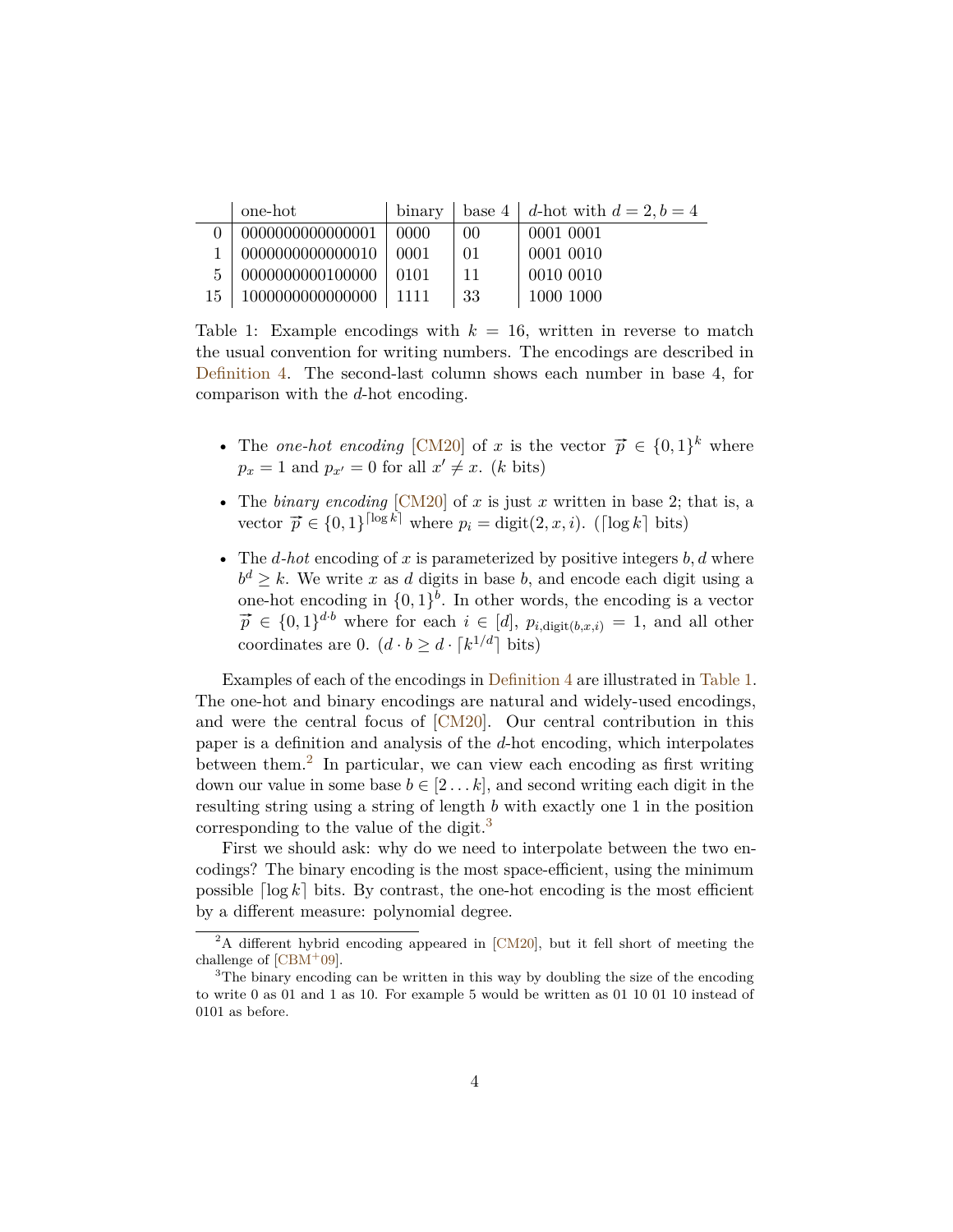Recall that a  $\mathsf{TreeEval}_{k,h}$  input includes a function  $f_v : [k] \times [k] \to [k]$ at each internal node *v*. For each encoding, we show how to convert this function into a polynomial.

<span id="page-5-1"></span>**Definition 5** (Polynomial representation of a function). Fix a number  $k \in \mathbb{N}$ , an encoding *E* for values in [*k*] as *s*-bit strings (as in [Definition 4\)](#page-3-3), and any function  $f : [k] \times [k] \rightarrow [k]$ .

A *polynomial representation of f* with respect to *E* is a tuple of *s* polynomials  $\overline{Q_f} = (Q_{f,1}, \ldots, Q_{f,s})$  over  $\mathcal{R} = \mathbb{F}_2$  which together compute *f* in the following sense. For any  $x_{\ell}, x_{r} \in [k]$ , let  $\overrightarrow{p_{\ell}}, \overrightarrow{p_{r}} \in \{0, 1\}^{s}$  be their encodings. Then  $(Q_{f,i}(\vec{p}, \vec{p}, \vec{p}_r))_{i \in [s]}$  is the encoding of  $f(x_\ell, x_r)$ .

We associate a polynomial representation with each of the encodings from [Definition 4.](#page-3-3)

• One-hot encoding [\[CM20\]](#page-13-1): for  $w \in [k]$ ,

$$
Q_{f,w}(\vec{p_{\ell}}, \vec{p_r}) = \sum_{(y,z)} [f(y,z) = w] p_{\ell,y} p_{r,z}
$$

(degree 2).

• Binary encoding  $[CM20]$ : for  $i \in [\log k]$ ,

$$
Q_{f,i}(\vec{p_{\ell}}, \vec{p_r}) = \sum [\text{digit}(2, w, i) = 1][f(y, z) = w].
$$
  

$$
\prod_{i' \in [\lceil \log k \rceil]} (p_{\ell, i'} + \text{digit}(2, y, i') + 1)(p_{r, i'} + \text{digit}(2, z, i') + 1)
$$

 $(\text{degree } 2 \lceil \log k \rceil).$ 

• *d*-hot encoding: for  $(i, a) \in [d] \times [b]$ ,

$$
Q_{f,i,a}(\vec{p_{\ell}}, \vec{p_r}) = \sum [\text{digit}(b, w, i) = a][f(y, z) = w] \cdot \prod_{(w,y,z) \in [k]^3} p_{\ell,i',\text{digit}(b,y,i')} p_{r,i',\text{digit}(b,z,i')}
$$

(degree 2*d*).

#### <span id="page-5-0"></span>**3.2 Products and Clean Computation**

Here, we show how to build an algorithm for TreeEval using the encoding from the previous section. The methods introduced in this part are a straightforward adaptation of past work [\[CM20\]](#page-13-1).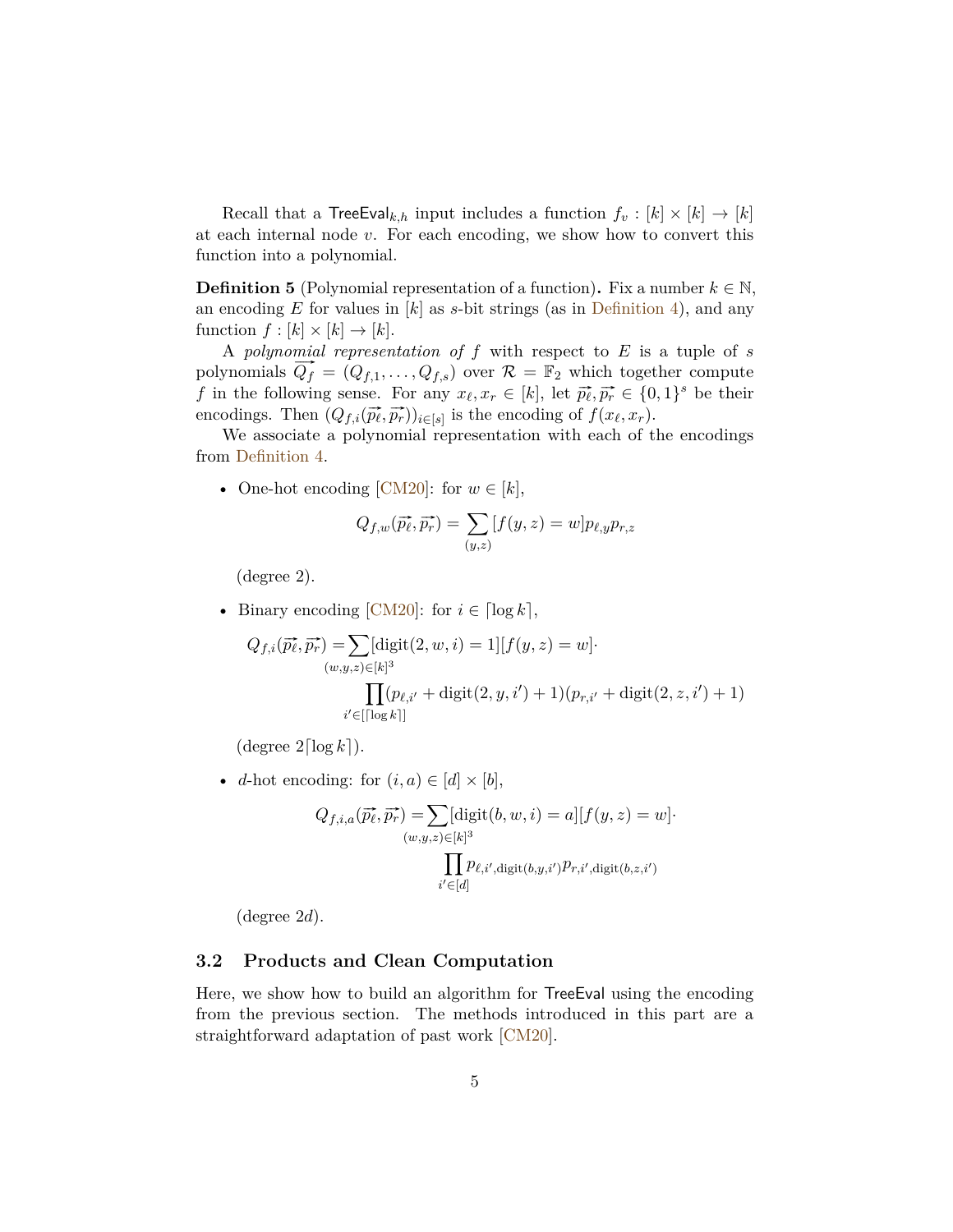In this section we show how to do efficient space-bounded computation with polynomials, using a protocol called *clean computation* [\[BCK](#page-12-3)+14]. In the setting of clean computation, we imagine memory starts out filled with some initial values that are beyond our control. Where an ordinary algorithm computing a function *f* would be expected to overwrite certain registers with  $f(x)$ , at the end of a clean computation we must have *added*  $f(x)$  to the values of the output registers (over R), and *restored all other registers to their initial states*.

<span id="page-6-1"></span>**Definition 6** (Clean computation). Let R be a ring,  $f : [k]^n \to \mathbb{R}^m$  a function and  $S \subseteq [m]$  a set of output indices. Let P be a register program over R with *s* registers,  $s \geq m$ . Let  $\tau_i \in \mathcal{R}$  denote the initial value of register  $R_i$ . We say *P cleanly computes* bits *S* of *f* if for all inputs  $\vec{x}$  and initial register values  $\vec{\tau}$ , the final values after running *P* are

$$
R_i = \tau_i + f(\vec{x})_i \quad \forall i \in S
$$

and

$$
R_j = \tau_j \quad \forall j \in [s] \setminus S
$$

Using a clean computation as a subroutine lets us save space: rather than allocating new registers for the subroutine's scratch work, we can re-use registers the parent computation is already using. The following two lemmas show that this can be used to solve TreeEval recursively.

First, we can cleanly compute the value at any leaf.

<span id="page-6-0"></span>**Lemma 2.** *Fix a height h and alphabet size k*, *and numbers*  $b, d \in \mathbb{N}$  *such that*  $b^d \geq k$ *. Let v be a leaf node in the height-h complete binary tree. For* some  $\text{TreeEval}_{k,h}$  *input, let*  $\overline{p_v} \in \mathbb{F}_2^{d \cdot b}$  *denote the d-hot encoding of the value at node v.*

*Then for every subset*  $T \subseteq [d \cdot b]$ *, there is a register program*  $P_v(T)$  *which cleanly computes bits*  $T$  *of*  $\overrightarrow{p_v}$  *in space*  $d \cdot b$  *and time at most*  $d \cdot b$ *.* 

*Proof.* For each  $(i, a) \in [d] \times [b]$ , define the function  $g_{i,a} : [k] \to \{0, 1\}$  so that  $g_{i,a}(x)$  is the  $(i, a)$ -th coordinate of the *d*-hot encoding of *x* [\(Definition 4\)](#page-3-3).

The value at leaf *v* is directly encoded as a single input variable  $x<sub>v</sub>$ Therefore, the  $(i, a)$ -th coordinate of  $\vec{p}_v$  can be computed as  $p_{v,i,a} = g_{i,a}(x_v)$ . Our program is as follows:

1: for 
$$
(i, a) \in T
$$
 do

- 2:  $R_{i,a} \leftarrow R_{i,a} + g_{i,a}(x_v)$
- 3: **end for**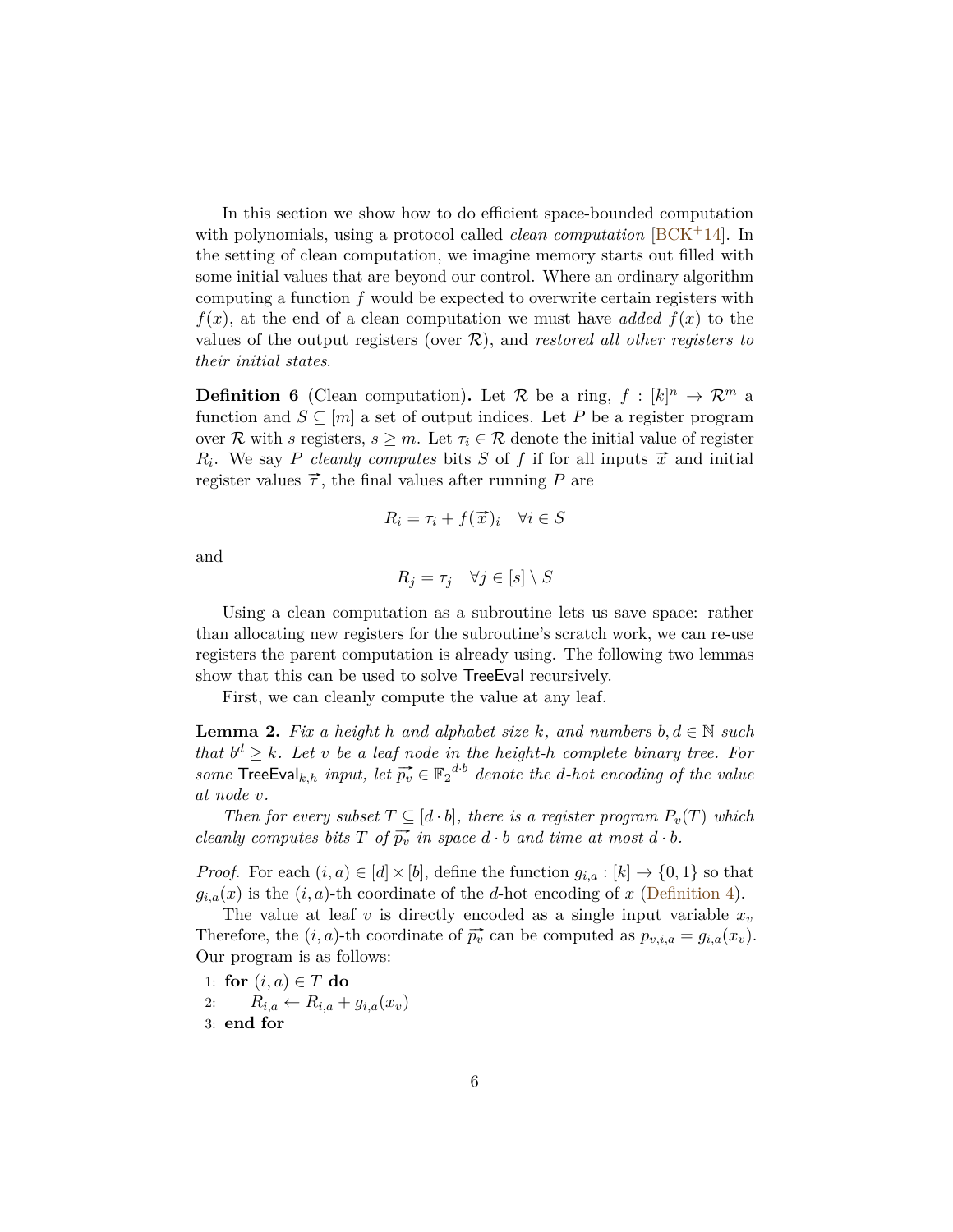Note that  $R_{i,a} \leftarrow R_{i,a} + g_{i,a}(x_v)$  is an allowed register program instruction:  $g_{i,a}$  takes the role of the function  $f_j$  in [Definition 3,](#page-2-1) and the single input  $x_v$ takes the role of *x<sup>i</sup>* .

There is one register for each index  $(i, a) \in [d] \times [b]$  of the *d*-hot encoding, so this program has space  $d \cdot b$ . The number of instructions is  $|T| \leq d \cdot b$ .  $\Box$ 

**Remark 3.1.** The careful reader might notice an inefficiency in the algorithm that appears in [Lemma 2.](#page-6-0) In the end, our goal is to produce a branching program. Under [Observation 2,](#page-3-1) the above register program will become a sequence of  $|T|$  layers of a branching program, each of which queries the same input  $x<sub>v</sub>$ . This is wasteful because one layer of a branching program can compute an arbitrary function as long as it depends on only one input index. However, the factor of  $|T|$  is insignificant; we gladly pay it to keep our presentation simpler by sticking with the register program point of view.

Continuing our construction of a recursive algorithm, the next lemma shows that we can cleanly compute the value at any internal node *v* using subroutines that cleanly compute the values at *v*'s children.

<span id="page-7-1"></span>**Lemma 3.** *Fix a height h and alphabet size k*, and numbers  $b, d \in \mathbb{N}$  *such that*  $b^d \geq k$ *. Let v be an internal node in the height-h complete binary tree, and*  $\ell$  *and*  $r$  *the children of*  $v$ *. For some* TreeEval<sub>k,*h*</sub> *input, let*  $\overrightarrow{p_v}, \overrightarrow{p_v}, \overrightarrow{p_r} \in F_2$ <sup>*d*</sup><sup>*b*</sup> *denote the d-hot encodings of the values at nodes v, ` and r respectively.*

*Suppose that for all subsets*  $S, S' \subseteq [d] \cdot [b]$ , there exist register programs  $P_{\ell}(S)$  and  $P_{r}(S')$  which cleanly compute bits *S* of  $\overrightarrow{p_{\ell}}$  and bits *S'* of  $\overrightarrow{p_{r}}$ , *respectively, in space s and time t.*

*Then for every subset*  $T \subseteq [d \cdot b]$ *, there is a register program*  $P_v(T)$  *which cleanly computes bits T* of  $\overline{p_v}$  *in space* max(*s*, 3*db*) *and time*  $2^{2d}(2t + dbk^2)$ *.* 

*Proof.* We will show how to use the polynomial representation of the function *f*<sub>*v*</sub> at node *v* to compute  $\overline{p_v}$  using the subroutines  $P_{\ell}(S)$  and  $P_r(S')$ . The proof is similar to the proofs of Lemmas 8 and 9 in [\[CM20\]](#page-13-1).

**Warm-up.** As a warm-up, consider the following problem. There are *d* functions  $f_1, \ldots, f_d$ , and on input *x* our goal is to cleanly compute  $\prod_{i \in [d]} f_i(x)$ into register  $R^{out}$ <sup>[4](#page-7-0)</sup>. In order to access the functions  $f_i(x)$ , for every subset  $S \subseteq [d]$ , we have a program  $P^{in}(S)$  which cleanly computes bits *S* of  $(f_1(x), \ldots, f_d(x))$  into registers  $(R_1^{in}, \ldots, R_d^{in}).$ 

Define  $S\Delta S'$  to be the symmetric set difference  $(S \setminus S') \cup (S' \setminus S)$ . We claim the following program  $P^{out}$  cleanly computes  $\prod_{i \in [d]} f_i(x)$  into  $R^{out}$ :

<span id="page-7-0"></span><sup>&</sup>lt;sup>4</sup>In the notation of [Definition 6,](#page-6-1)  $m = 1$  and  $S = [m]$ .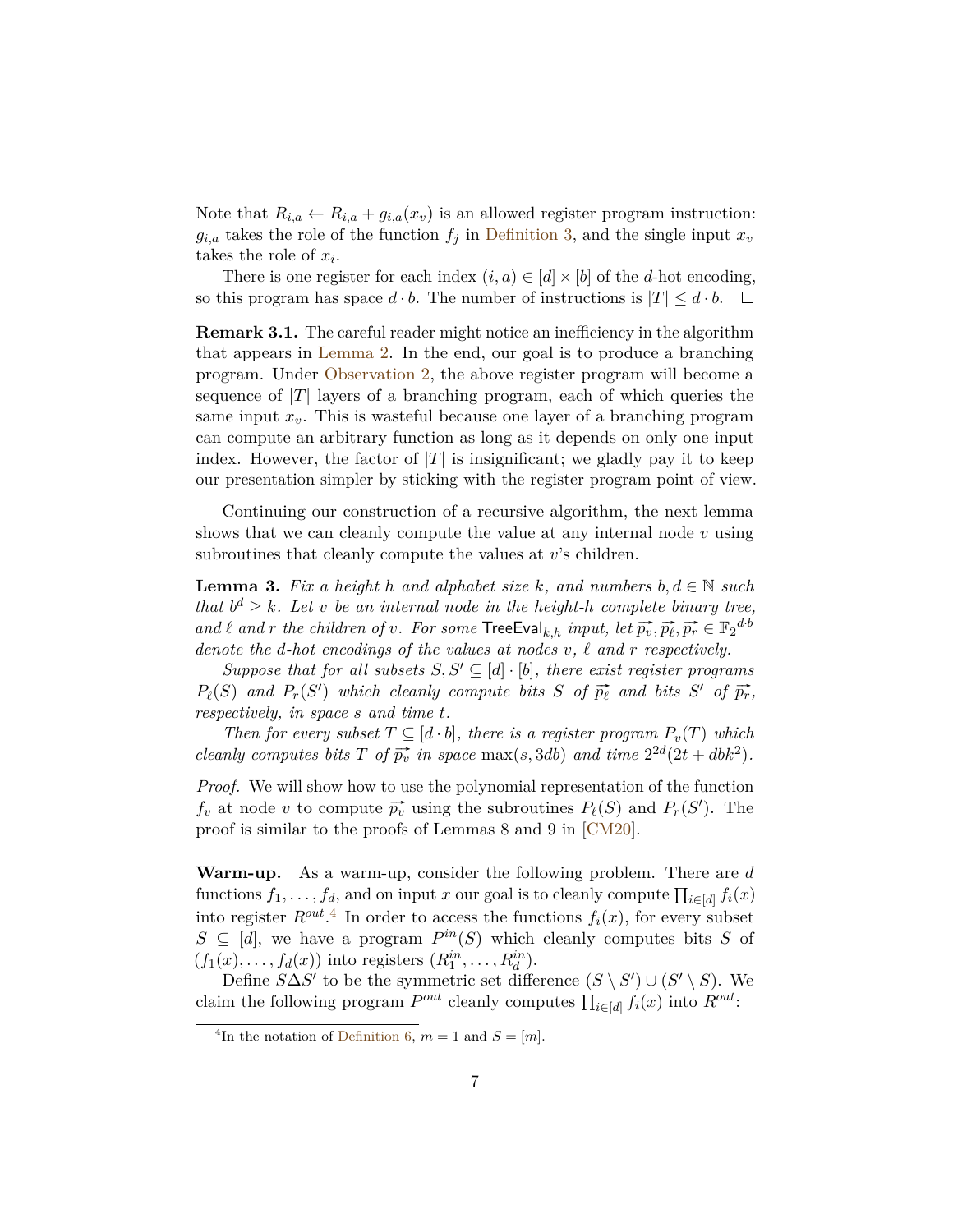1: Initialize  $S_{\text{old}} = \emptyset$ 2: **for**  $S \subseteq [d]$  **do** 3: Execute  $P^{in}(S \Delta S_{old})$  on  $\overrightarrow{ }$ *Rin* 4:  $R^{out} \leftarrow R^{out} + (-1)^{d-|S|} \cdot \prod_{i \in [d]} R_i^{in}$ 5:  $S_{old} \leftarrow S$ 6: **end for**

The for loop can be executed in any order as long as each subset  $S \subseteq [d]$  is considered once. The factors  $(-1)^{d-|S|}$  are moot in our chosen ring  $\mathbb{F}_2$ , but are included so that the algorithm works over any ring.

To understand how it works, first note that the call to  $P^{in}(S \Delta S_{old})$ ensures that for each  $i \in [d]$ , register  $R_i^{in}$  holds its original value  $\tau_i$  if  $i \notin S$ and  $\tau_i + f_i(x)$  otherwise. Consider first the iteration where  $S = [d]$ . We add  $\prod_{i \in [d]} (\tau_i^{in} + f_i(x))$  to  $R^{out}$ , which gives us the term  $\prod_{i \in [d]} f_i(x)$  plus a sum of junk terms  $\sum_{S'\neq\emptyset}(\prod_{i\in S'} \tau_i^{in} \prod_{i\notin S'} f_i(x))$ . The remaining iterations cancel these terms out, in a way reminicscent of the inclusion-exclusion principle for counting:

$$
R^{out} = \tau^{out} + \sum_{S \subseteq [d]} (-1)^{d-|S|} \prod_{i \in [d]} (\tau_i^{in} + [i \in S] f_i(x))
$$
  

$$
= \tau^{out} + \sum_{S \subseteq [d]} (-1)^{d-|S|} \sum_{U \subseteq S} \left( \prod_{i \in U} f_i(x) \right) \left( \prod_{i \in [d] \setminus U} \tau_i^{in} \right)
$$
  

$$
= \tau_0 + \sum_{U \subseteq [d]} \left( \sum_{\substack{S \subseteq [d] \\ U \subseteq S}} (-1)^{d-|S|} \right) \left( \prod_{i \in U} f_i(x) \right) \left( \prod_{i \in [d] \setminus U} \tau_i^{in} \right)
$$
  

$$
= \tau_0 + \prod_{i \in [d]} f_i(x)
$$

where the last equality follows from the fact that  $\sum_{S \subseteq [d]}$ *U*⊆*S*  $(-1)^{d-|S|}$  is zero except when  $U = [d]$ .  $P^{out}$  uses  $d+1$  registers  $R^{out}, R_1^{in}, \ldots, R_d^{in}$  not counting those used by  $P^{in}$ . Because  $P^{in}$  is a clean computation, it is free to re-use *P out*'s working memory (*Rout* in this case), and so our total space usage is  $\max(s, d+1)$ . *P*<sup>out</sup> runs in time  $2^d(t+1)$  where *t* is the runtime of  $P^{in}(S)$ (assuming for simplicity it does not depend on *S*).

**Real implementation.** Now we consider the general problem. Let  $\overrightarrow{Q_{f_v}}$ be the polynomial representation [\(Definition 5\)](#page-5-1) of  $f_v$ . (Recall that the value at node *v* is  $f_v$  applied to the values at nodes  $\ell$  and *r*.) Let  $\overline{R^{out}}$ ,  $\overline{R^{\ell}}$ ,  $\overline{R^{\tau}}$  be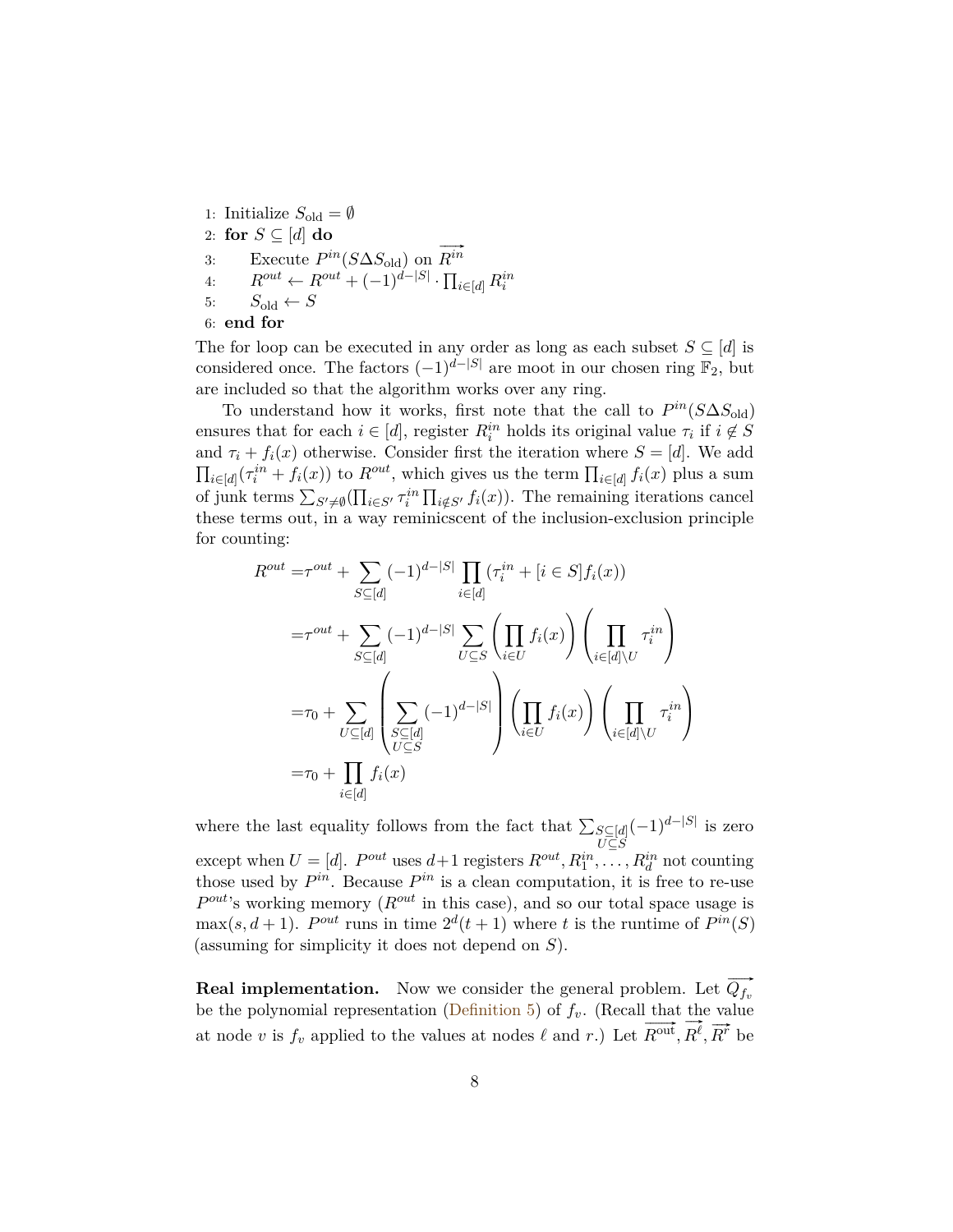vectors of  $d \cdot b$  registers holding values in  $\mathbb{F}_2$  (for a total of 3*db* registers), and recall that  $P_{\ell}(S)$  is a register program which cleanly computes  $p_{\ell,i,a}$  into  $R^{\ell}_{i,a}$ for all  $(i, a) \in S$  (and likewise for  $P_r(S')$ ). We will give a program  $P^{out}(T)$ which cleanly computes  $p_{v,i,a} = Q_{f_v,i,a}(\overrightarrow{p_{\ell}}, \overrightarrow{p_r})$  into  $R_{i,a}^{out}$  for all  $(i, a) \in T$ .

Our program differs from the warm-up in three ways:

- 1. Instead of a single product, we compute the whole polynomial  $Q_{fv,i,a}$ from [Definition 5.](#page-5-1) To do this, we compute all its monomials in parallel, using the following trick. Partition the  $[d] \times [b]$  coordinates of  $\overrightarrow{p_{\ell}}$  into *d* sets  $\{1\} \times [b], \{2\} \times [b], \ldots, \{d\} \times [b]$ , and partition the coordinates of  $\vec{p}_r$  similarly. Note that each monomial in  $Q_{f_v,i,a}$  includes exactly one variable from each of these 2*d* sets. Therefore, if we replace the main loop in our warm-up with a loop over all  $V, V' \subseteq [d]$ , and in each case set  $S = V \times [b], S' = V' \times [b]$ , then from the point of view of any particular monomial *m* our program will act exactly like the warmup. To parallelize across all monomials at once, we simply add the entire polynomial  $Q_{v,i,a}(\overline{R^{\ell}}, \overline{R^r})$  to  $R_{i,a}^{out}$ .
- 2. Our inputs come from two different programs  $P_{\ell}(S)$  and  $P_r(S')$ . Thus if we range over all pairs  $(V, V')$ , our runtime for the recursive calls will be  $(2^d)^2 \cdot 2t$ .
- <span id="page-9-0"></span>3. We need to cleanly compute  $Q_{v,i,a}$  into  $R_{i,a}^{out}$  for every  $(i,a) \in T$ , not just a single one. Again we can simply do each in parallel inside the loop, and the analysis for each (*i, a*) will be separate.

Concretely, our program  $P^{out}$  works as follows:

1: Initialize  $S_{\text{old}} = \emptyset$ ,  $S'_{\text{old}} = \emptyset$ . 2: **for**  $V, V' \subseteq [d]$  **do** 3:  $S \leftarrow V \times [b], S' \leftarrow V' \times [b]$ 4: Execute  $P_{\ell}(S \Delta S_{old})$  with output to  $\rightarrow$  $R^\ell.$ 4: Execute  $P_{\ell}(\text{S} \Delta \text{S}_{old})$  with output to  $R^{\tau}$ .<br>5: Execute  $P_r(\text{S}' \Delta \text{S}'_{old})$  with output to  $R^{\tau}$ . 6: **for**  $(i, a) \in T$  **do** 7:  $R_{i,a}^{\text{out}} \leftarrow R_{i,a}^{\text{out}} + (-1)^{2d - |V| - |V'|} Q_{f_v,i,a}$  $\rightarrow$  $\overrightarrow{R^{\ell}}, \overrightarrow{R^r}$ 8: **end for** 9:  $S_{\text{old}} \leftarrow S$ 10: *S*  $S'_{\text{old}} \leftarrow S'$ 11: **end for**

Line [7](#page-9-0) cannot be executed as a single register program instruction, because the polynomial  $Q_{f_v,i,a}$  depends on several values of the function  $f_v$ . (Recall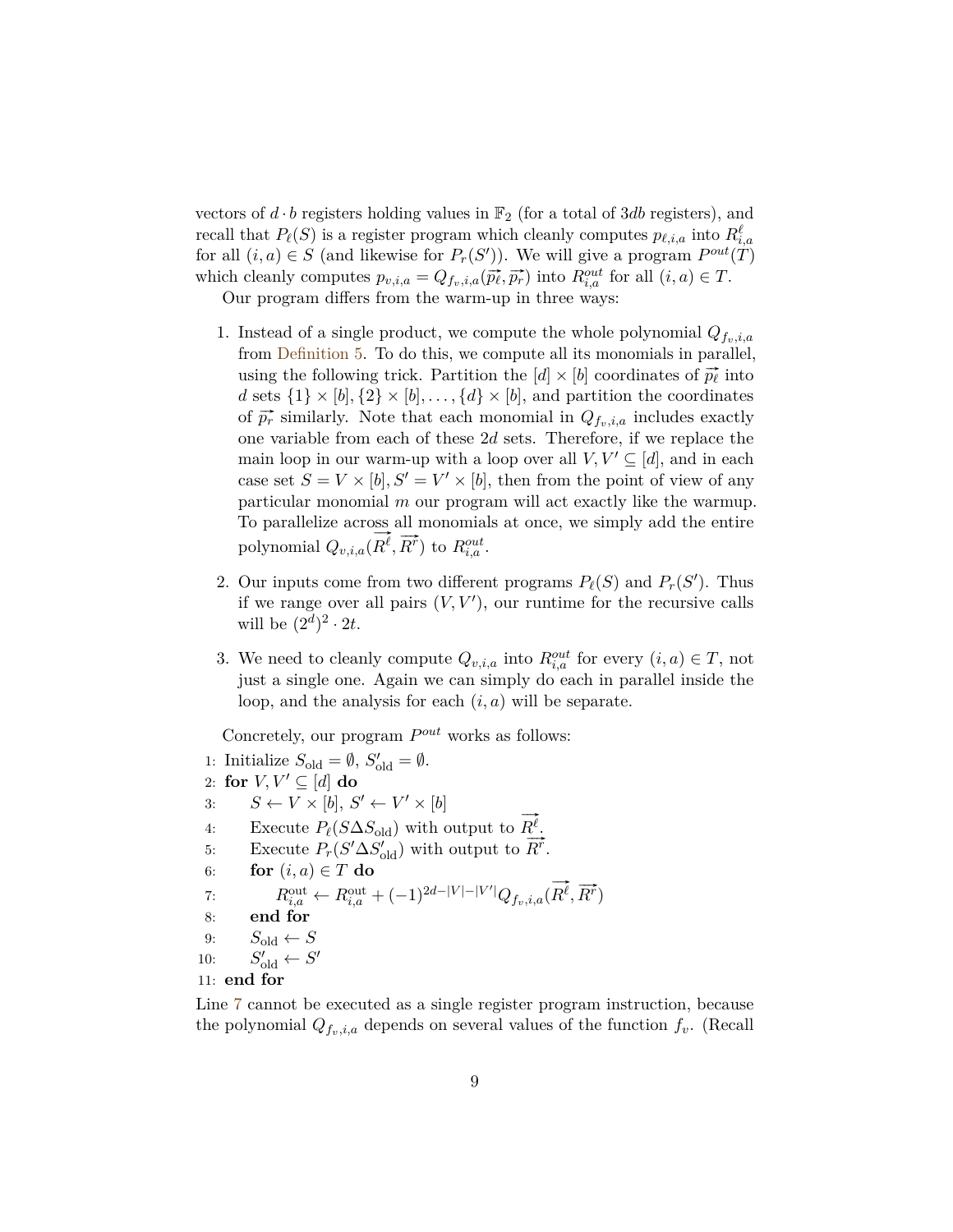that in a TreeEval input, the function  $f_v$  is encoded as a table of  $k^2$  separate values.) Instead, the line can be executed by  $k^2$  register program instructions, by grouping the terms  $[f(y, z) = w]$  according to the pair  $(y, z)$ .

We now analyze the values of the output registers once the algorithm finishes, by a close examination of the effect of line [7](#page-9-0) using the definition of  $Q_{f_v,i,a}$  from [Definition 5.](#page-5-1) For any  $(i, a) \in T$ ,

$$
R_{i,a}^{\text{out}} = \tau_{i,b}^{\text{out}} + \sum_{V,V'\subseteq[d]} (-1)^{2d-|V|-|V'|} \cdot \sum_{(w,y,z)\in[k]^3} [\text{digit}(b, w, i) = a][f_v(y, z) = w].
$$
  

$$
\left(\prod_{i'\in[d]} (\tau_{i',\text{digit}(b,y,i')}^F + [i' \in V]p_{i,i',\text{digit}(b,y,i')})\right) \cdot
$$
  

$$
\left(\prod_{i'\in[d]} (\tau_{i',\text{digit}(b,z,i')}^T + [i' \in V']p_{r,i',\text{digit}(b,z,i')})\right)
$$
  

$$
= \tau_{i,a}^{\text{out}} + \sum_{U,U'\subseteq[d]} \left(\sum_{\substack{V,V'\subseteq[d] \\ U\subseteq V,U'\subseteq V'}} (-1)^{2d-|V|-|V'|}\right) \cdot
$$
  

$$
\sum_{(w,y,z)\in[k]^3} [\text{digit}(b, w, i) = a][f_v(y, z) = w].
$$
  

$$
\left(\prod_{i'\in U} p_{\ell,i',\text{digit}(b,y,i')}\right) \left(\prod_{i'\in[d]\setminus U} \tau_{i',\text{digit}(b,y,i')}^F\right) \cdot
$$
  

$$
\left(\prod_{i'\in U} p_{r,i',\text{digit}(b,z,i')}\right) \left(\prod_{i'\in[d]\setminus U} \tau_{i',\text{digit}(b,z,i')}^T\right)
$$
  

$$
= \tau_{i,a}^{\text{out}} + \sum_{(w,y,z)\in[k]^3} [\text{digit}(b, w, i) = a][f_v(y, z) = w].
$$
  

$$
\left(\prod_{i'\in[d]} p_{\ell,i',\text{digit}(b,y,i')}\right) \left(\prod_{i'\in[d]} p_{r,i',\text{digit}(b,z,i')}\right)
$$
  

$$
= \tau_{i,a}^{\text{out}} + Q_{f_v,i,a}(\overrightarrow{p}, \overrightarrow{p_r})
$$

The algorithm uses  $2 \cdot 2^{2d}$  calls to  $P_\ell$  and  $P_r$  and an additional  $2^{2d}dbk^2$ basic instructions (line [7\)](#page-9-0). Our algorithm uses the 3*db* registers  $\vec{p_v}, \vec{p_t}, \vec{p_r}, \vec{p_r}$ not counting the space required to compute  $P_\ell$  and  $P_r$ . However, since  $P_\ell$ and *P<sup>r</sup>* are promised to be clean computations, our algorithm can lend *all*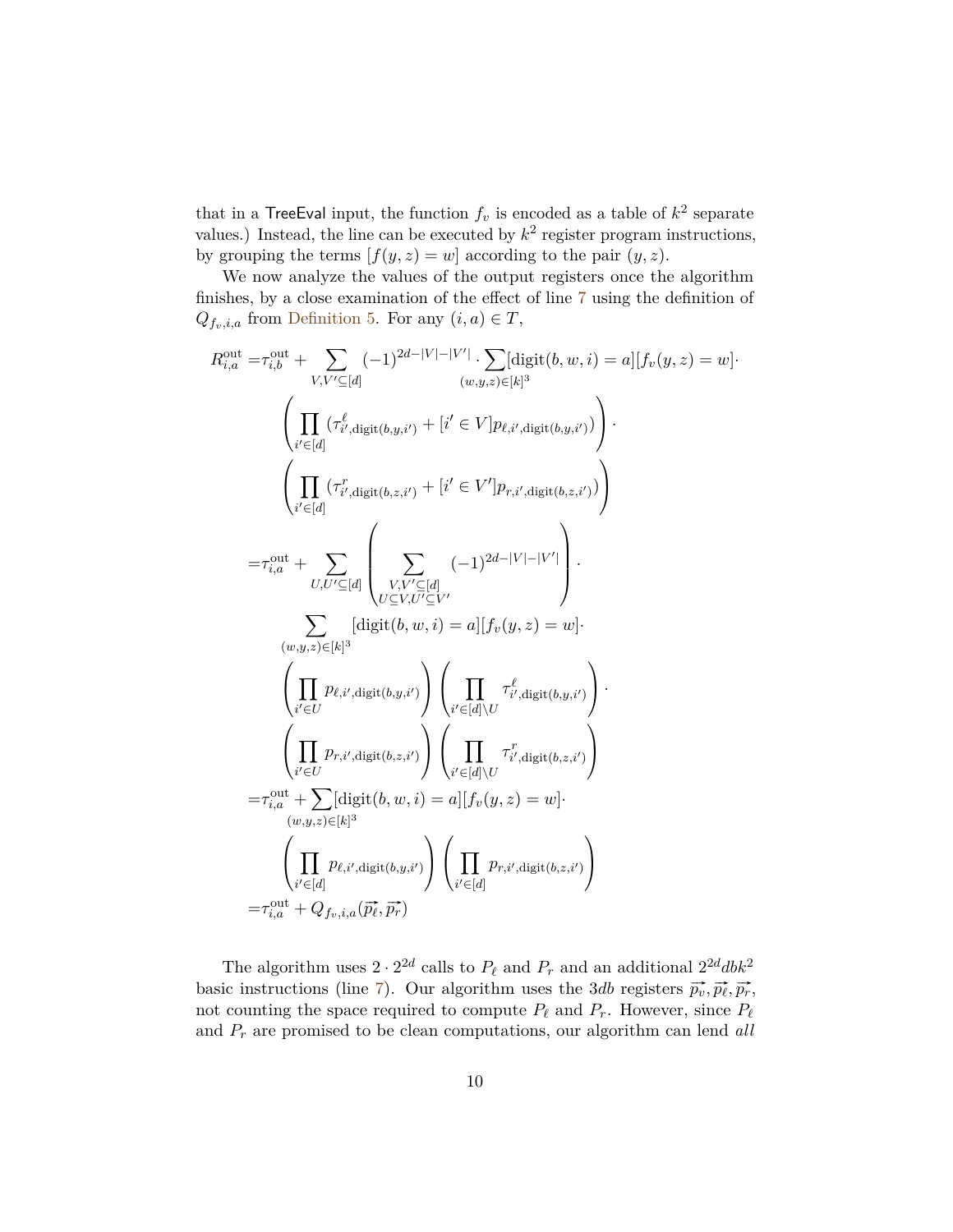3*db* registers to whichever program is currently being executed, and so each call to  $P_\ell$  or  $P_r$  needs no more than *s* registers including the 3*db* already  $\Box$ defined.

From this we can recursively compute TreeEval, which will give our main result when applied to the *d*-hot encoding.

<span id="page-11-0"></span>**Theorem 4** (TreeEval algorithm). For any subset  $T \subseteq [d \cdot b]$  there is a *register program with* 3*db registers and length*  $O(2^{(2d+1)(h-1)}dbk^2)$  *that cleanly computes bits T of the d-hot encoding of* TreeEval*k,h. (That is, given an input to* TreeEval*k,h, the program cleanly computes the encoding of the output.)*

*Proof.* We will prove by induction on the height *h* that the program has length at most  $\frac{2^{(2d+1)h}-1}{2^{2d+1}-1}$  $\frac{(2d+1)h-1}{2^{2d+1}-1}2^{2d}dbk^2 = O(2^{(2d+1)(h-1)}dbk^2)$ . [Lemma 2](#page-6-0) solves the base case  $h = 1$  using space  $db \leq 3db$  and at most  $db \leq \frac{2^{(2d+1)0}-1}{2^{2d+1}-1}$  $\frac{(2d+1)0-1}{2^{2d+1}-1}2^{2d}dbk^2$ instructions. Now, assume for some height *h* that for every subset  $S \subset [s]$ , bits *S* of the encoding of TreeEval<sub>k,h</sub> can be cleanly computed for some  $h \geq 0$ . Given an instance of TreeEval<sub>k, h+1</sub>, Let v be the root and let  $\ell$  and *r* be the children. Under the induction hypothesis, there exist programs  $P_\ell$  and  $P_r$  which can cleanly compute the *d*-hot encoding of  $f_\ell$  and  $f_r$  in space 3*db* and time  $\frac{2^{(2d+1)h}-1}{2^{2d+1}-1}$  $\frac{(2d+1)h-1}{2^{2d+1}-1}$  2<sup>2*d*</sup>dbk<sup>2</sup>. By [Lemma 3](#page-7-1) we can use  $P_\ell$  and  $P_r$  to compute the *d*-hot encoding of  $f_v$ —and thus the output for the  $\mathsf{TreeEval}_{k,h+1}$ instance—in space 3*db* and time at most  $2^{2d} \left( 2 \frac{2^{(2d+1)h}-1}{2^{2d+1}-1} \right)$  $\left(\frac{(2d+1)h-1}{2^{2d+1}-1}2^{2d}dbk^2 + dbk^2\right) =$ 2 (2*d*+1)(*h*+1)−1  $\frac{2^{d+1}(h+1)-1}{2^{2d+1}-1}2^{2d}dbk^2$  as desired.  $\Box$ 

The principle difference between [Theorem 4](#page-11-0) and previous algorithms that using the "catalytic" approach [\[CM20,](#page-13-1) Theorems 1–3] is the choice of encoding. [Table 2](#page-12-4) summarizes the trade-off between time and space for different encodings.

*Proof of [Theorem 1.](#page-1-0)* Set  $d = \lceil \log k / \log h \rceil$  and  $b = h$ ; note that  $b^d \geq k$ . If we apply [Theorem 4](#page-11-0) for  $T = [d \cdot b]$  and for a set of registers initialized to 0, then we get a register program computing the *d*-hot encoding of  $\mathsf{TreeEval}_{k,h}$  into some registers while returning all other registers to 0. The register program uses 3*dh* registers and has length  $O(2^{(2d+1)(h-1)}dhk^2) \leq 2^{O(dh)}$ , and so it can be transformed into a branching program of size  $2^{O(dh)}$  (see [Observation 2\)](#page-3-1). Note that each reachable output state corresponds to a different possible value of the *d*-hot encoding of  $TreeEval_{k,h}$  in the output registers plus 0 in all other registers. Since there are only *k* such values—one for each value in [*k*]—we relabel the *k* output nodes with the value their output register value corresponds to. Clearly this branching program computes TreeEval*k,h*.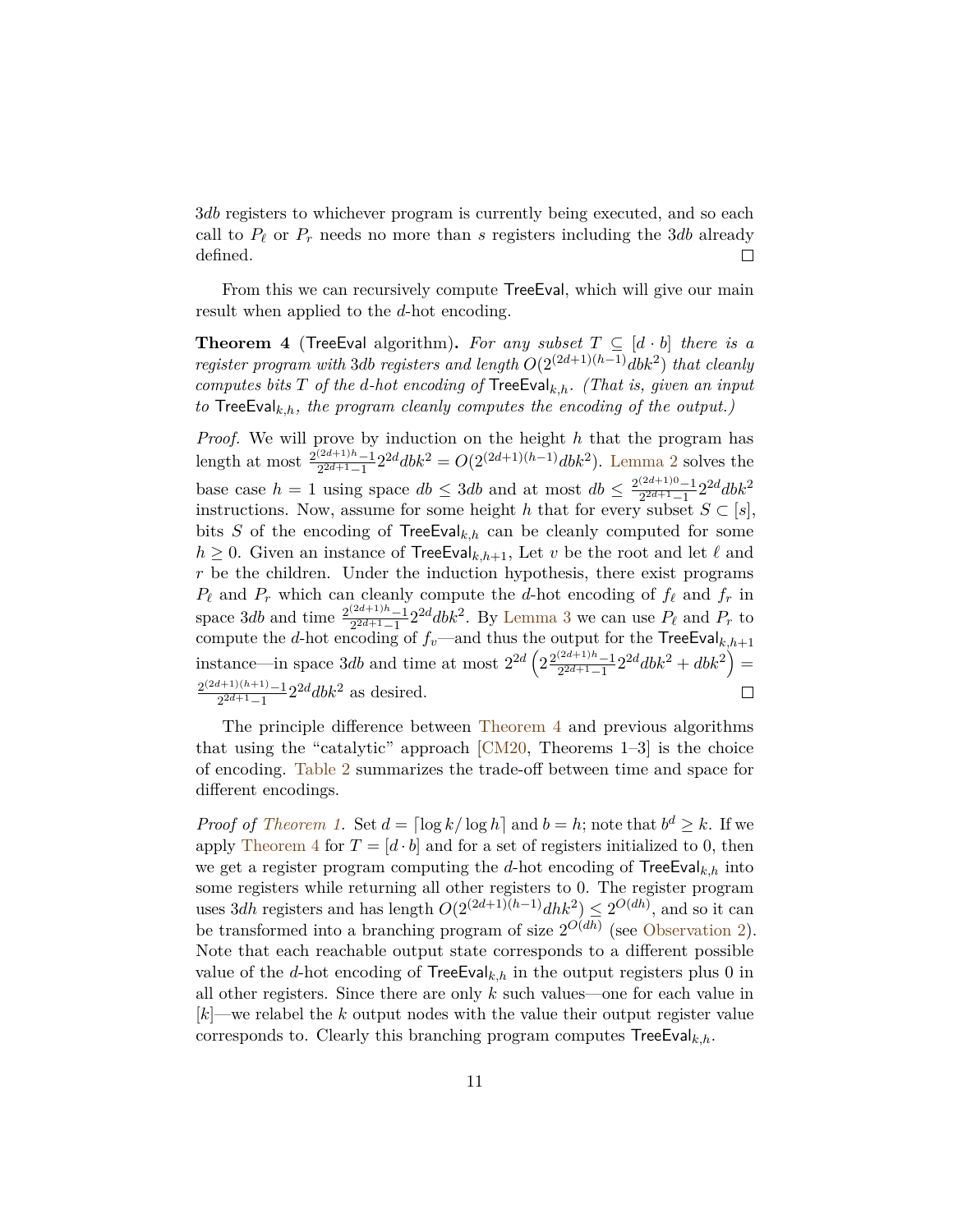| encoding          | one-hot        | binary                                                                      | $d$ -hot                            |
|-------------------|----------------|-----------------------------------------------------------------------------|-------------------------------------|
| encoding<br>bits  | $\kappa$       | $\lceil \log k \rceil$                                                      | $db (\geq d \lceil k^{1/d} \rceil)$ |
| (Def. 4)          |                |                                                                             |                                     |
| total space       | 3k             | $3\lceil \log k \rceil$                                                     | 3db                                 |
| degree $(Def. 5)$ | $\overline{2}$ | $\lceil \log k \rceil$                                                      | $\overline{d}$                      |
| time for leaf     | 3k             | $3\lceil \log k \rceil$                                                     | 3db                                 |
| node (Lem. $2)$   |                |                                                                             |                                     |
| time for rec.     | $4(t + k^3)$   | $k^2(2t+k^2\lceil \log k \rceil)$                                           | $2^{2d}(2t+dbk^2)$                  |
| step (Lem. $3)$ ) |                |                                                                             |                                     |
| total time        |                | $\Theta(4^{h-1}k^3) \mid \Theta((2k^2)^{h-1}k^4 \lceil \log k \rceil) \mid$ | $\Theta(2^{(2d+1)h}dbk^2)$          |

<span id="page-12-4"></span>Table 2: Trade-offs in [Theorem 4](#page-11-0) if different encodings had been used. The number of registers depends on the encoding [\(Definition 4\)](#page-3-3). The total number of instructions depends on the number of recursive calls in [Lemma 3,](#page-7-1) which in turn depends on the polynomial degree [\(Definition 5\)](#page-5-1).

When  $k \geq h$  we have  $d = O(\log k / \log h)$ , and so the size is  $2^{O(h \log k / \log h)}$  $= k^{O(h/\log h)}$ . When  $k \leq h$ , we have  $d = 1$ , so the size is  $2^{O(h)}$ .  $\Box$ 

# **References**

- <span id="page-12-3"></span>[BCK<sup>+</sup>14] Harry Buhrman, Richard Cleve, Michal Koucky, Bruno Loff, and Florian Speelman. Computing with a full memory: catalytic space. In *Proceedings of the forty-sixth annual ACM symposium on Theory of computing*, pages 857–866. ACM, 2014.
- <span id="page-12-0"></span>[BCM+09a] Mark Braverman, Stephen Cook, Pierre McKenzie, Rahul Santhanam, and Dustin Wehr. Branching programs for tree evaluation. In *International Symposium on Mathematical Foundations of Computer Science*, pages 175–186. Springer, 2009.
- <span id="page-12-1"></span>[BCM+09b] Mark Braverman, Stephen Cook, Pierre McKenzie, Rahul Santhanam, and Dustin Wehr. Fractional pebbling and thrifty branching programs. In *IARCS Annual Conference on Foundations of Software Technology and Theoretical Computer Science*. Schloss Dagstuhl-Leibniz-Zentrum für Informatik, 2009.
- <span id="page-12-2"></span>[BoC92] Michael Ben-or and Richard Cleve. Computing algebraic formulas using a constant number of registers. *SIAM J. Comput.*, 21(1):54–58, February 1992.